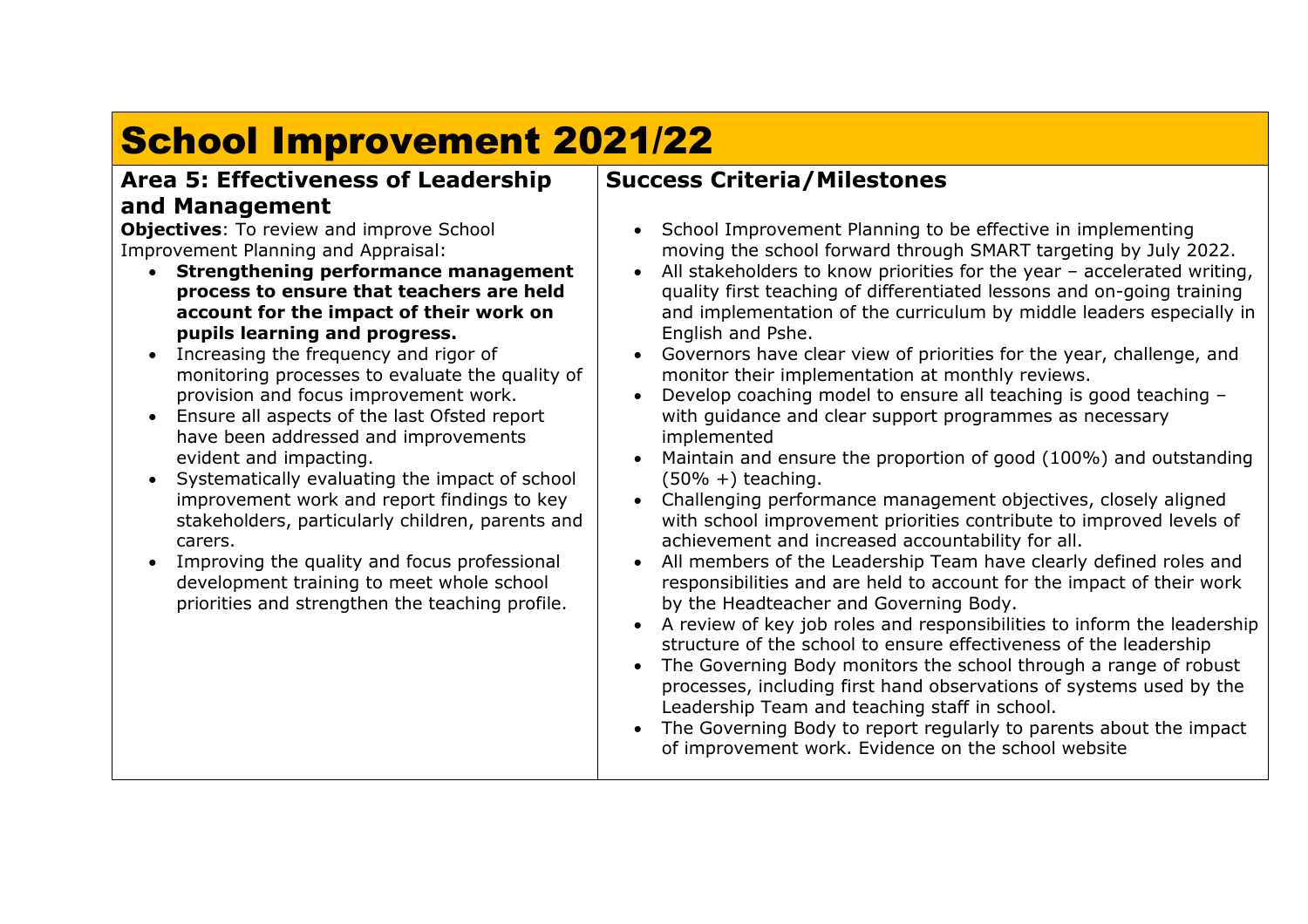| <b>Action Steps</b>                                                                                              | <b>Lead</b><br><b>Person</b> | <b>Target</b><br><b>Date</b>                          | <b>Monitored</b><br>by | <b>Method of</b><br><b>Monitoring</b>            | <b>Resources/</b><br><b>Finances/</b><br><b>CPD</b> | <b>Success Criteria/Mile</b><br><b>Stones</b>                                                         |
|------------------------------------------------------------------------------------------------------------------|------------------------------|-------------------------------------------------------|------------------------|--------------------------------------------------|-----------------------------------------------------|-------------------------------------------------------------------------------------------------------|
| Review current Governor<br>monitoring procedures.<br>Following the induction of<br>the new Chair of<br>Governors | Governors/<br><b>SLT</b>     | Feb 22                                                | Chair of<br>Governors  | Governor<br>meeting<br>minutes                   |                                                     | Governors have clear view<br>of progress towards<br>objectives on School<br>Improvement Plan.         |
| Produce and review an<br>updated Governor<br>Development Plan/ Vision<br>Statement                               | Chair                        | Jan/Feb 22                                            | Governors              | Development<br>Plan                              |                                                     | Governors have clear<br>priorities for the year/ next<br>3 years                                      |
| Organise Governor<br>training monitoring                                                                         | Clerk to<br>Governors        | Termly                                                | Governors              | Governors<br>feedback                            | Governor<br>training                                | Governors holding SLT to<br>account.                                                                  |
| Strengthen SLT<br>monitoring of progress<br>against the School<br>Improvement Plan.                              | ND/EP/RC                     | Nov 21<br>Jan 22<br>March 22<br>Apr 22<br>June/Jul 22 | Governors              | <b>SLT</b> minutes                               |                                                     | SLT have a clear view of<br>progress towards objectives<br>on School Improvement<br>Plan <sub>2</sub> |
| Share School<br>Improvement Plan with<br>staff and Governors                                                     | <b>HT</b>                    | Dec 21                                                | Governors              | Finalise<br>School<br>Improvement<br>Plan Jan 22 |                                                     | All stakeholders to know<br>priorities for the year.                                                  |
| School Improvement<br>Plan shared with parents<br>on the website and on<br>display in the entrance<br>hall       | <b>ND</b>                    | Jan 22                                                | Governors              | SIP on<br>display and<br>website                 |                                                     | Parents to have access to<br>SIP.                                                                     |
| Termly updates to<br>parents to share<br>progress against targets<br>on SIP.                                     | <b>LT</b>                    | March 22<br>July 22                                   | Governors              | SIP on<br>display and<br>website                 |                                                     | Parents to be aware of<br>progress against targets on<br>the SIP                                      |